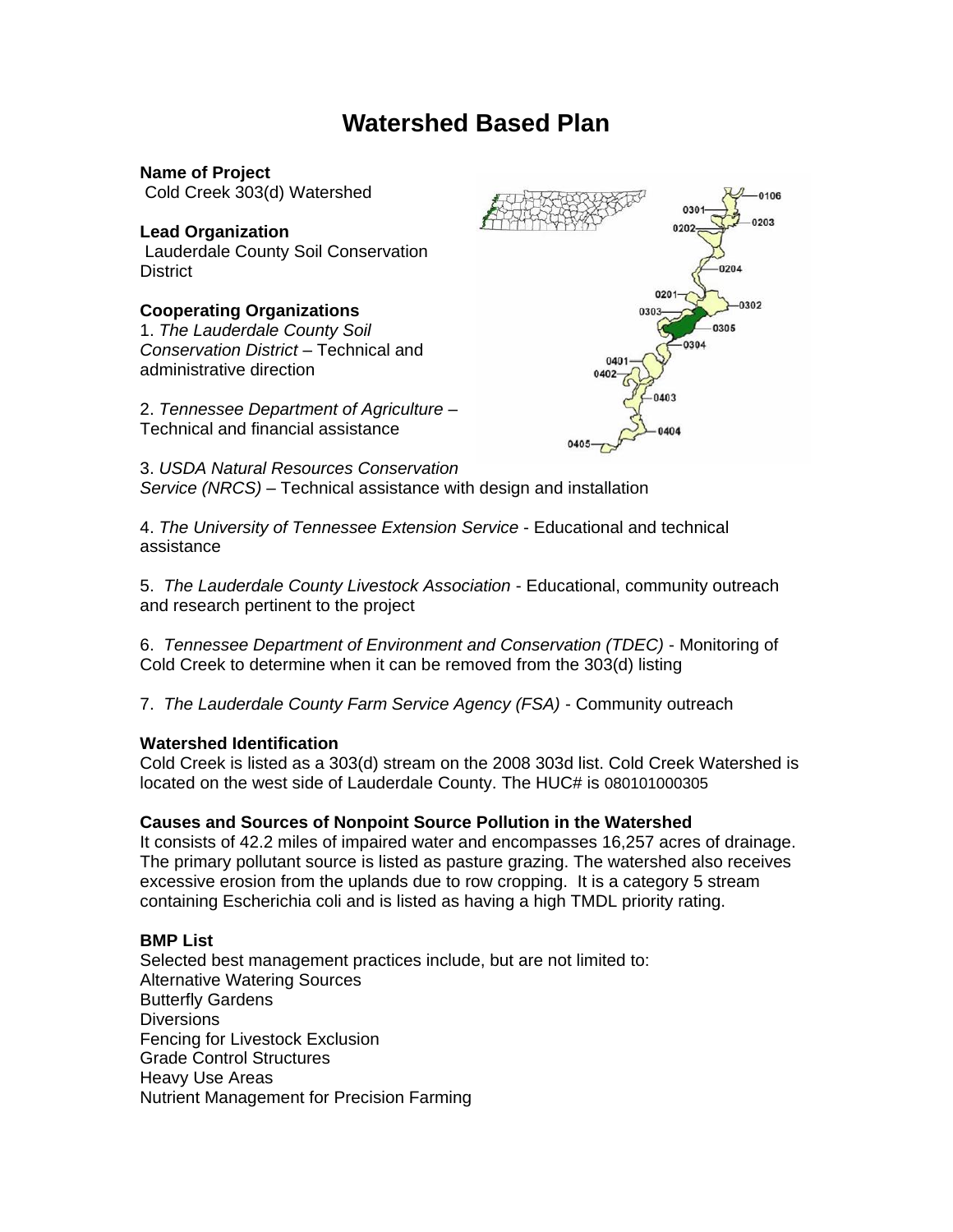Pasture and Hayland Planting Pollinator Habitats Stream Crossings Other BMPs may be approved on a case by case basis as the need arises.

**Educational Activities –** The Lauderdale County Soil Conservation District, NRCS, University of Tennessee Extension Service and the Lauderdale County Livestock Association will jointly work to educate the public. All educational activities will be documented on paper or digitally.



Picture courtesy of Lauderdale Cattlemen's Association

In the first year a public meeting will be held. In

**Budget** 

addition, there will be a mail-out specifically to landowners and residents within the watershed. A brochure for landowners will be designed and mailed to landowners and residents within the watershed with information concerning ways to restore the Cold Creek through NRCS. The SCD will seek to educate local citizens about new opportunities such as butterfly gardens, and pollinator habitats as well as other practices that create/increase wildlife habitats (such as the creation of shallow water habitats). The Lauderdale County Soil Conservation Office will utilize local papers, The Lauderdale Voice and The Lauderdale County Enterprise, to feature the introduction of, present efforts of, and information concerning BMP incentive programs along with contact information for interested parties. \*Attention will be given to newer practices that local citizens may not be aware of. There will be a field day involving local public schools, with special attention given to stream restoration and ways to prevent stream pollution, will be conducted.

Every year after the first year a public meeting will be held. In addition, there will be a mail-out to landowners and residents within the watershed about the activities and opportunities available to them through NRCS to help restore Cold Creek. The local newspapers will continue to be a link within the community featuring the information on and present efforts of NRCS and the local SCD to restore this stream to it's intended uses. On the second and final year of the project there will be a formal Tour of Installed BMPs to continue education to landowners, residents and community. In the third and fourth years of the project, there will be informal tours given to reinforce the work that is being done toward stream renovation.

| suugot                                         |          |            |                        |
|------------------------------------------------|----------|------------|------------------------|
| <b>BMP Name</b>                                | Quantity | Cost/Unit  | <b>Budget Estimate</b> |
| Heavy Use Areas (Feeding Pads)                 | 20       | \$2,500.00 | \$50,000.00            |
| <b>Alternative Watering Sources</b>            | 20       | \$2,000.00 | \$40,000.00            |
| Fencing                                        | 10000    | \$1.20     | \$12,000.00            |
| <b>Grade Controls Structures</b>               | 30       | \$5,000.00 | \$150,000.00           |
| <b>Nutrient Management (Precision Farming)</b> | 5000     | \$75.50    | \$377,500.00           |
| Pasture and Hayland Planting                   | 50       | \$200.00   | \$10,000.00            |
| Other BMP's                                    |          |            | \$40,000.00            |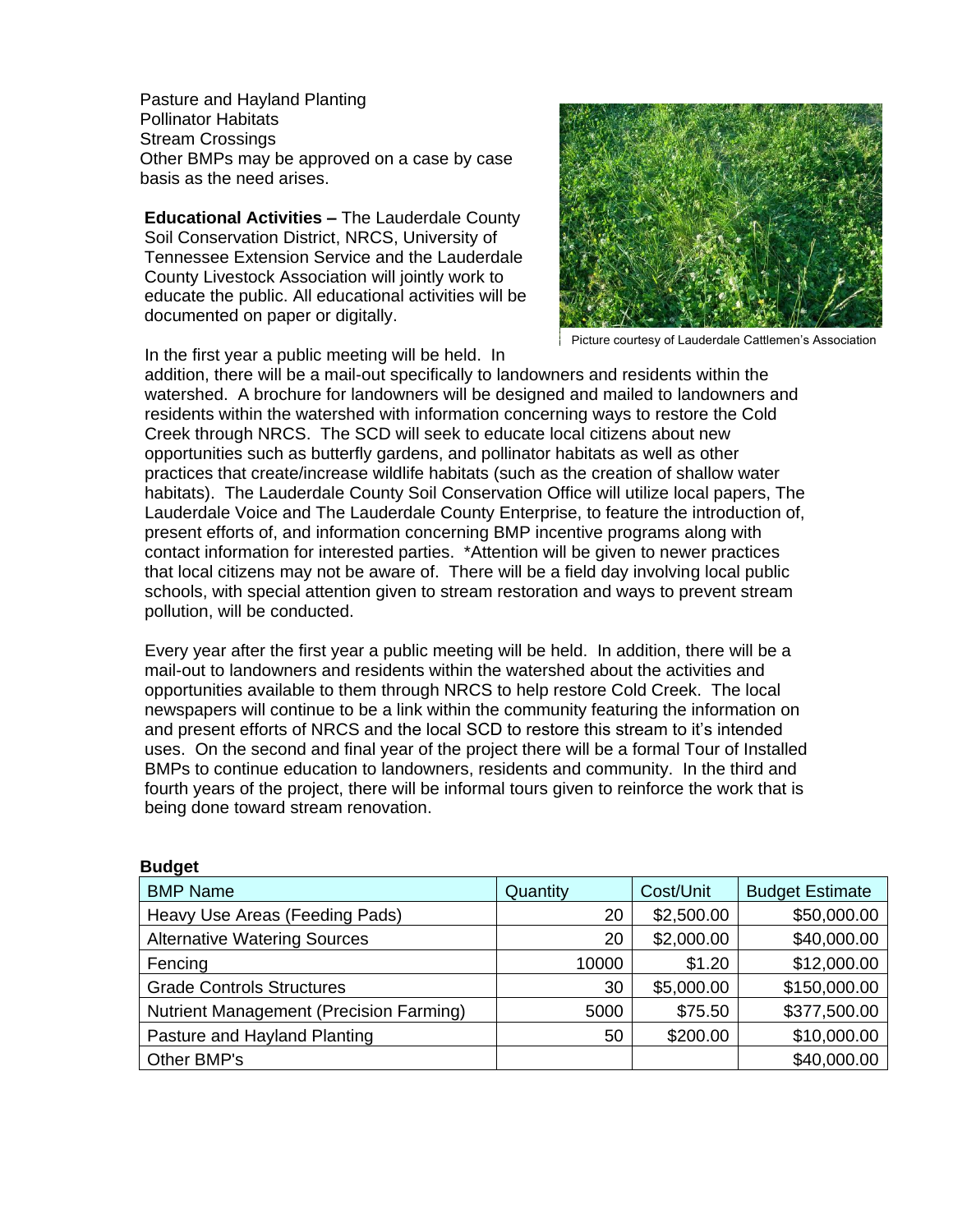| <b>Educational Event</b> | Quantity | Cost/Unit  | <b>Budge Estimate</b> |
|--------------------------|----------|------------|-----------------------|
| <b>Supplies</b>          |          | \$4,000.00 | \$4,000.00            |
| Postage & Shipping       |          | \$1,000.00 | \$1,000.00            |

| Total Budget of Project:       | \$684,500.00 |
|--------------------------------|--------------|
|                                |              |
| <b>Salaries &amp; Benefits</b> | \$100,000.00 |
| <b>Total</b>                   | \$784,500.00 |

### **Timeline & Tasks**

### 1<sup>st</sup> year – 2010

- Within one month of the contract start date, a public meeting will be held. In addition, there will be a mail-out specifically to landowners and residents within the watershed.
- Within two months of the contract start date, a brochure for landowners will be designed and mailed to landowners and residents within the watershed with information concerning BMPs.
- The Lauderdale County Soil Conservation Office will utilize the local newspapers, The Lauderdale Voice and The Lauderdale County Enterprise, to feature the introduction, present efforts, and information concerning BMP incentive programs along with contact information for interested parties.
- Within the first six months, a field day involving local public schools, with special attention given to stream restoration and ways to prevent stream pollution, will be conducted.
- Within the first year of the contract, 10 BMPs will be installed.
- Funding for BMPs in contract year one will be installed by September  $30<sup>th</sup>$ .
- Submit Progress and Close-Out Reports per contract specifications.
- Submit an Annual Report by Sept.  $15<sup>th</sup>$  in lieu of the standard progress report on September  $30<sup>th</sup>$ , on activities and accomplishments throughout the past year (photos included).

#### 2<sup>nd</sup> year – 2011

- Within one month of the start of the  $2<sup>nd</sup>$  contract year, a public meeting will be held. In addition, there will be a mail-out specifically to landowners and residents within the watershed.
- Within six months, a Tour of Installed BMPs in the watershed will be conducted to evaluate the effectiveness, and continue education to landowners, residents and the community.
- The Lauderdale County Soil Conservation Office will utilize the local newspapers, The Lauderdale Voice and The Lauderdale County Enterprise, to feature the present efforts and information concerning BMP incentive programs along with contact information for interested parties.
- Within this year of the contract, 20 BMPs will be installed. \*This number is subject to change as watershed support for the BMPs increases. This will be reevaluated yearly and may drive the need for change in promotion of the project.
- Funding for BMPs in contract year two will be installed by September  $30<sup>th</sup>$ .
- Submit Progress and Close-Out Reports per contract specifications.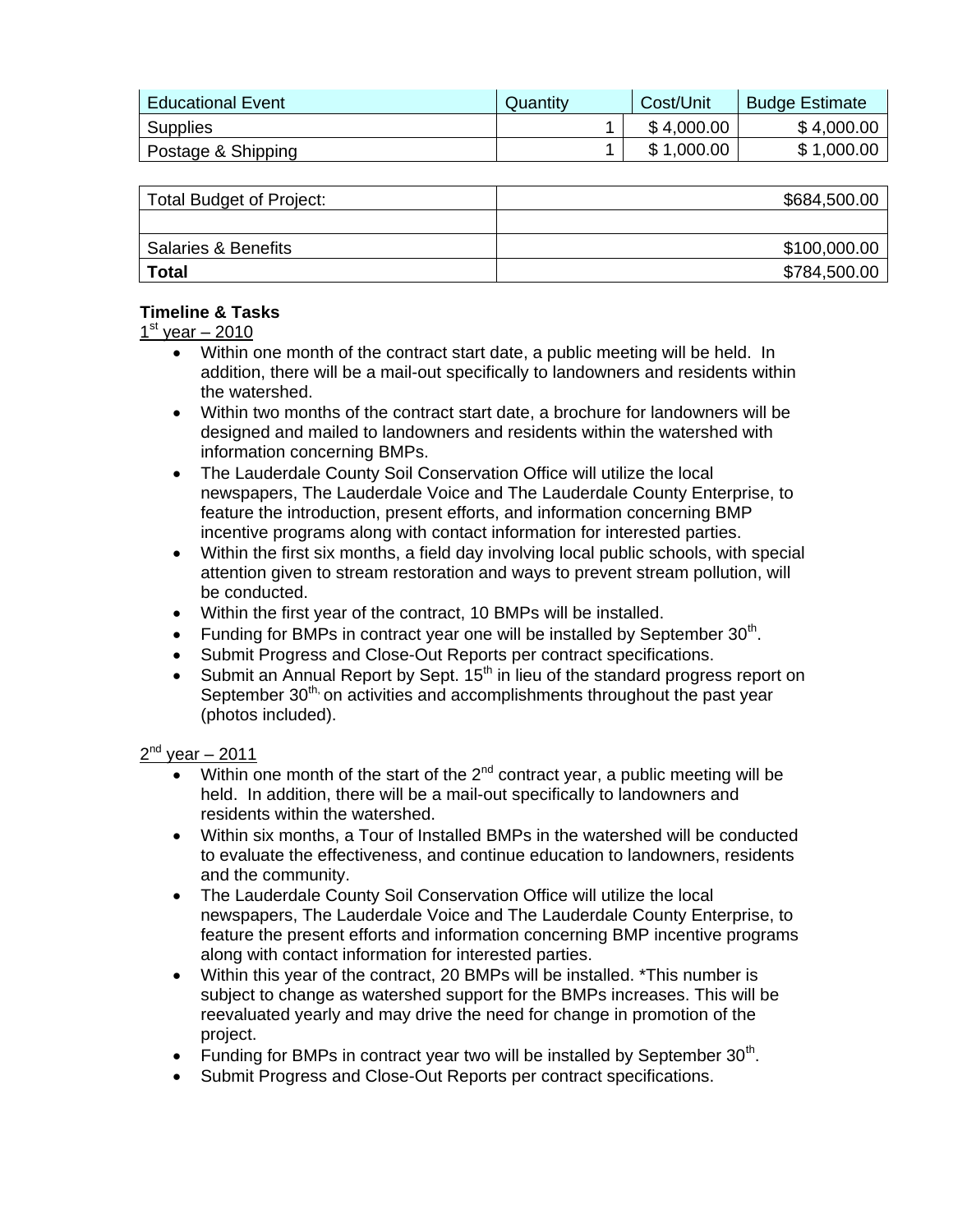Submit an Annual Report by Sept.  $15<sup>th</sup>$  in lieu of the standard progress report on September 30<sup>th,</sup> on activities and accomplishments throughout the past year (photos included).

## 3<sup>rd</sup> year – 2012

- Within one month of the start of the  $3<sup>rd</sup>$  contract year, a public meeting will be held. In addition, there will be a mail-out specifically to landowners and residents within the watershed.
- Conduct informal field tours of installed BMPs in the watershed to evaluate the effectiveness, and continue education to landowners, residents and the community.
- The Lauderdale County Soil Conservation Office will utilize the local newspapers, The Lauderdale Voice and The Lauderdale County Enterprise, to feature the present efforts and information concerning BMP incentive programs along with contact information for interested parties.
- Within this year of the contract, 30 BMPs will be installed. \*This number is subject to change as watershed support for the BMPs increases. This will be reevaluated yearly.
- Funding for BMPs in contract year three will be installed by September  $30<sup>th</sup>$ .
- Submit Progress and Close-Out Reports per contract specifications.
- Submit an Annual Report by Sept. 15<sup>th</sup> in lieu of the standard progress report on September  $30<sup>th</sup>$ , on activities and accomplishments throughout the past year (photos included).

## 4<sup>th</sup> year – 2013

- Within one month of the start of the  $4<sup>th</sup>$  contract year, a public meeting will be held. In addition, there will be a mail-out specifically to landowners and residents within the watershed.
- Conduct informal field tours of installed BMPs in the watershed to evaluate the effectiveness, and continue education to landowners, residents and the community.
- The Lauderdale County Soil Conservation Office will utilize the local newspapers, The Lauderdale Voice and The Lauderdale County Enterprise, to feature the present efforts and information concerning BMP incentive programs along with contact information for interested parties.
- Funding for BMPs in contract year four will be installed by September  $30<sup>th</sup>$ .
- Within this year of the contract, 40 BMPs will be installed. \*This number is subject to change as watershed support for the BMPs increases. This will be reevaluated yearly.
- Submit Progress and Close-Out Reports per contract specifications.
- Submit an Annual Report by Sept.  $15<sup>th</sup>$  in lieu of the standard progress report on September  $30<sup>th</sup>$ , on activities and accomplishments throughout the past year (photos included).

## <u>5<sup>th</sup> year – 2014</u>

- Within one month of the beginning of the  $5<sup>th</sup>$  year, a public meeting will be held. In addition, there will be a mail-out specifically to landowners and residents within the watershed.
- Within six months of the beginning of the  $5<sup>th</sup>$  contract year, a Tour of Installed BMPs in the watershed will be conducted to evaluate the effectiveness, and continue education to landowners, residents and the community.